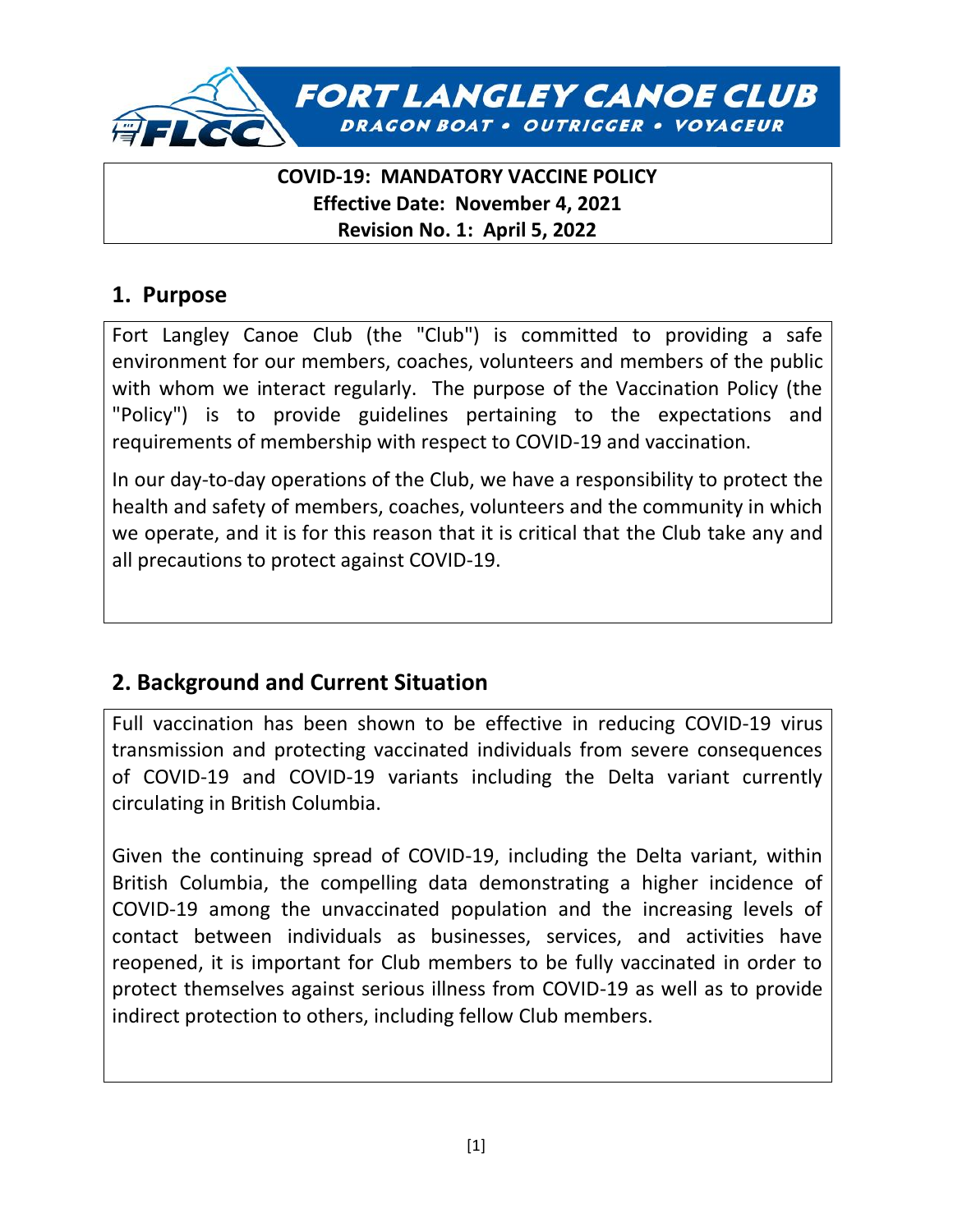# **3. Scope**

This Policy applies to all Club members, coaches, volunteers, program drop-ins and any other individuals employed or contracted to provide service in any capacity to the Club.

# **4. Policy**

### **A. Mandatory Vaccination**

It is the Policy position of the Club to strongly recommend and encourage members to become fully vaccinated against COVID-19, as recommended by the Ministry of Health and Provincial Health Officer.

As of November 30, 2021 Club members must have received one dose of COVID-19 vaccine and two doses of COVID-19 vaccine by December 31, 2021.

Club members must provide, confirmation of their vaccination status. The Club's Board of Directors will verify members' vaccination status and will maintain a list of members who have provided proof of vaccination; only these members are permitted to use Club equipment and facilities. Proof of vaccination will be shown in the form of the BC Vaccine Card and government identification. If new members join the Club, they are required to provide proof of vaccination to a Club Board Director before getting into the boat. The Club will not be collecting personal medical data, only recording your vaccination compliance. To protect privacy the Club does not recommend that members email their BC Vaccine Card and government identification to the Club.

### **B. Continued Compliance with all Health and Safety Precautions**

Unless a legislated or regulatory exemption applies, all Club members are expected and required to continue to comply with applicable health and safety measures to reduce the hazards of COVID-19, including but not limited to compliance with established Club Communicable Disease Plan.